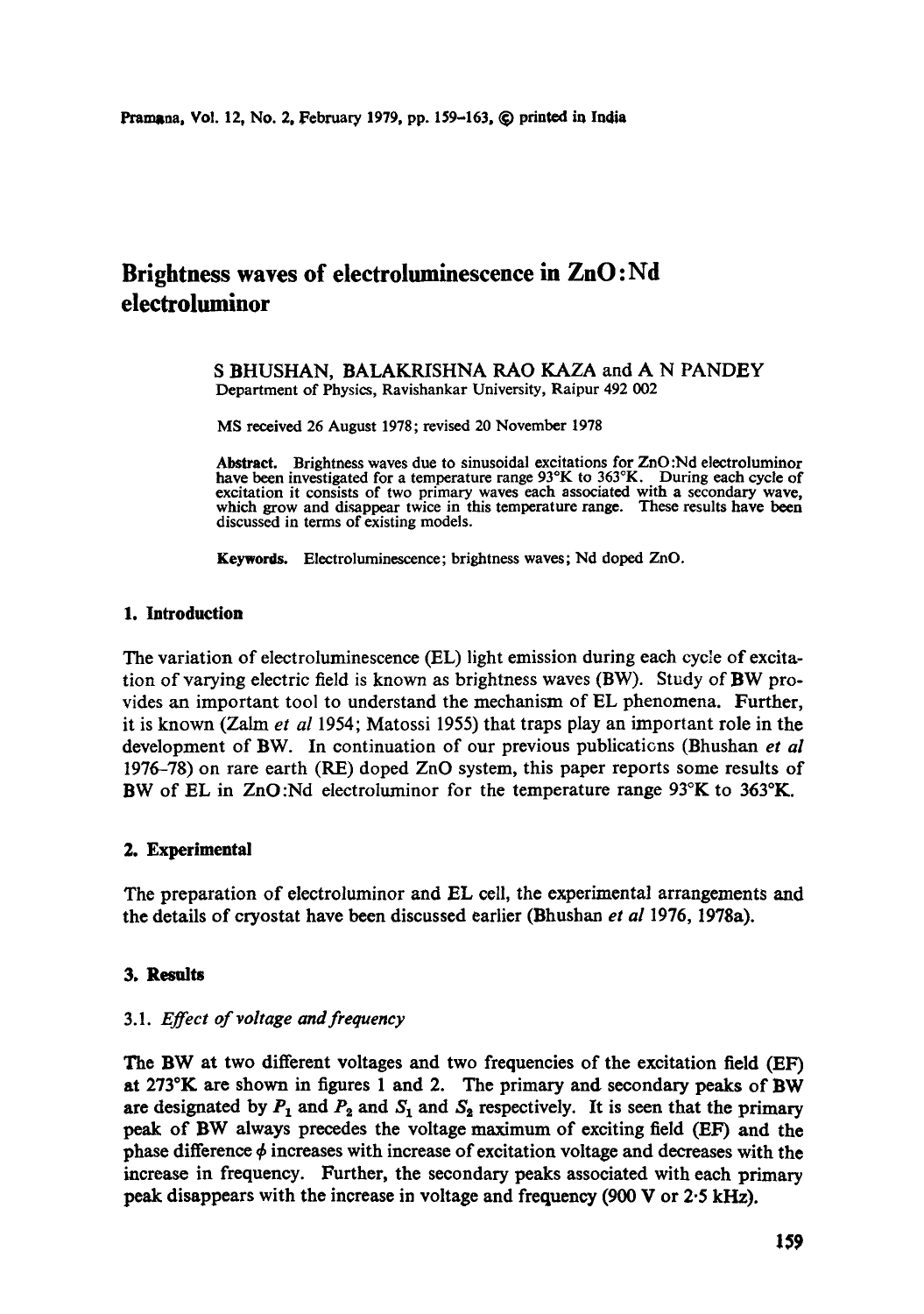

#### 3.2. *Effect of temperature*

The BW at different temperatures between 93°K and 363°K at fixed excitation voltage and frequency are studied and some are shown in figure 3. It is found that the position of the primary peak remains fixed with respect to peak positions of EF with the change in temperature. Further, the secondary peaks associated with each primary peak grow and disappear twice in this temperature range. In the diagram the secondary peaks at lower temperatures have been marked by  $S_1$  and  $S_2$  while those at higher temperatures by  $S'_{1}$  and  $S'_{2}$ . The temperature dependence of EL brightness in the range of 99°K to 293°K is shown in figure 4. From this curve two strong peaks—one at  $142^{\circ}$ K and the other at  $266^{\circ}$ K are seen. The temperatures (141°K and 263°K) at which the secondary peaks of BW.grow more are very near to these peak temperatures.

The first secondary wave appears in the ascending arm of primary at about  $113^{\circ}K$ and with increase in temperature its height with respect to primary of BW goes on increasing and it also creeps in the preceding direction till it becomes most prominent and lies between two primaries (141°K). Further increase in temperature decreases its height and it disappears at about 173°K. A new secondary peak appears at about 243°K and becomes most prominent at about  $263^{\circ}K$  and disappears at about 353°K. It always remains in the ascending arm of the primary wave but the shift with temperature is in the same direction as that of the first one. However, the shift in the position of the above secondary waves with respeet to primary peak position of BW **are** not the same in magnitude; the shift for the first secondary from 113°K to 173°K is about 47° while that for second one from temperature 248°K to 323°K is only 18".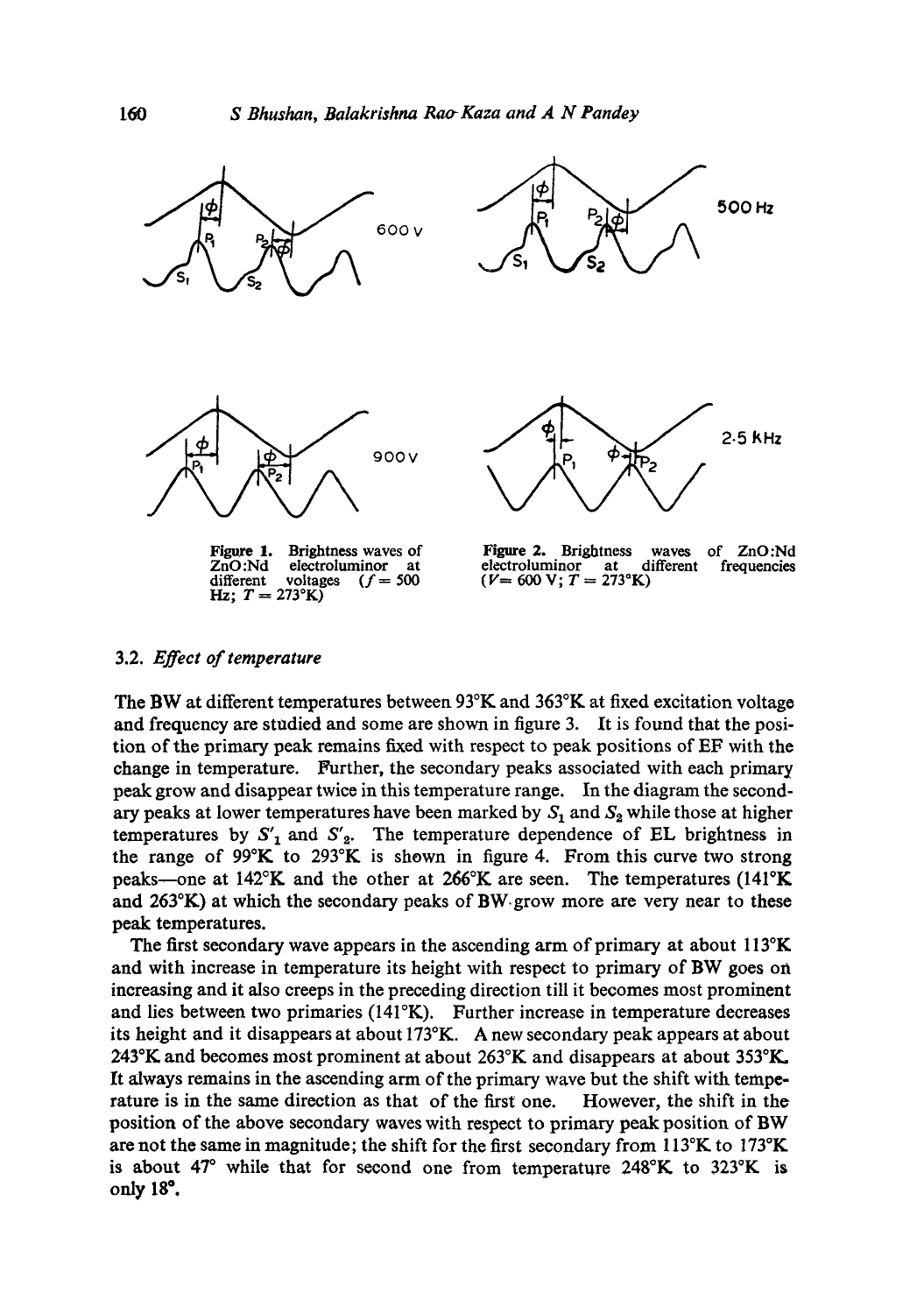

Figure 3. Brightness waves of ZnO:Nd electroluminor at different temperatures ( $V = 500$  V ;  $f = 500$  Hz)



Figure 4. Temperature dependence of EL output for ZnO:Nd electroluminor  $(f = 500 \text{ Hz}; V = 500 \text{ V})$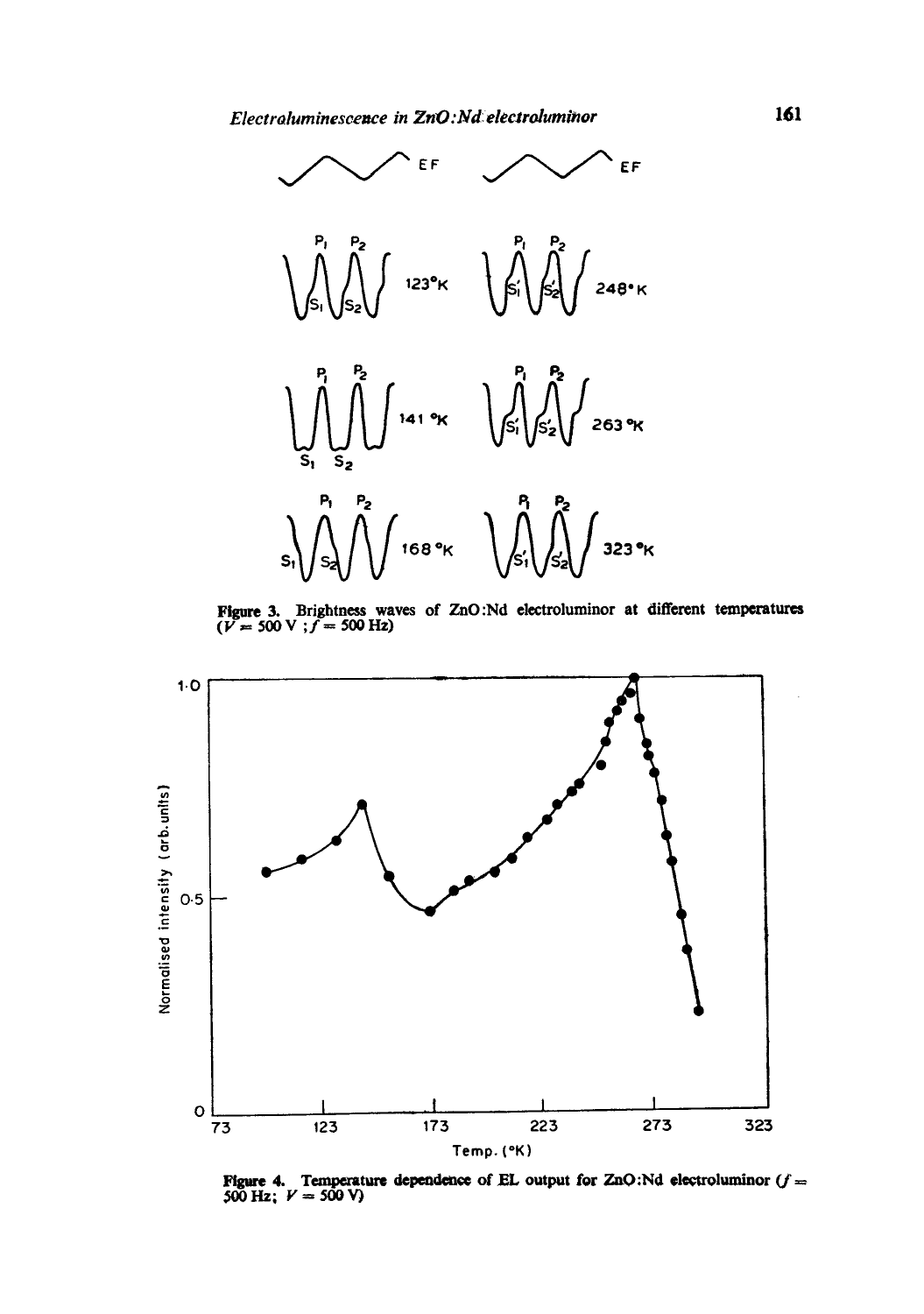# **4. Discussion**

The shift in the position of the primary peak with the voltage and frequency of the EF may be explained in terms of 'delayed nature of the recombination' (Zalm 1956). After the field is reversed the electron must return to empty luminescent centres for emission to occur which is facilitated if the driving voltage is higher and also if sufficient time is allowed. The emission peak, therefore, occurs earlier in the cycle for higher voltage and low frequency.

The secondary peaks may be attributed to electrons which are freed from certain centres in the presence of electric field and become trapped in some low field regions. These electrons may recombine only after the internal field is reversed. According to Haake (1957), the time  $t_0$  at which the maximum light intensity from secondary peak is observed, is a function of frequency  $(f)$  of EF and temperature  $(T)$  and is given by the relation

$$
\frac{1}{t_0} \propto \frac{p}{w} = \frac{s}{2\pi f} \exp\left(-\frac{E}{KT}\right),\tag{1}
$$

where  $p$  is the thermal release probability of electrons from traps,  $s$  the frequency of escape,  $E$  the trap depth and  $K$  the Boltzmann constant. From this relation it is clear that at constant frequency of EF decreasing the temperature  $T$  will increase the time  $t_0$ and therefore the secondary peaks creep forward along the time scale. From figure 4 we find that two types of traps are effective in the present system. The two types of secondaries (S and S') may be associated to these traps. Because of the difference in the depths of the traps the shifts with the position of the two secondaries with temperature are different.

Further, the life-time of the trapped electrons is very short at high temperatures and very long at low temperatures (the absolute value depends on the trap depth), causing the disappearance of secondary peaks at the two extremities of temperature corresponding to each trap. At very high frequency the time becomes so small that the traps cannot hold the electrons and therefore the secondary wave disappears. At very high voltage it seems that the electrons responsible for the secondary wave find sufficient energy for acceleration and partake in primary emission and thus the secondary wave disappears.

### **Acknowledgements**

The authors are thankful to Drs S Chandra, D Sharma and R K Thakur for their constant encouragement and to the Managing Director, Bhilai Steel Plant for kindly supplying the liquid nitrogen. Financial assistance from UGC, New Delhi to BRK and ANP is gratefully acknowledged.

#### **References**